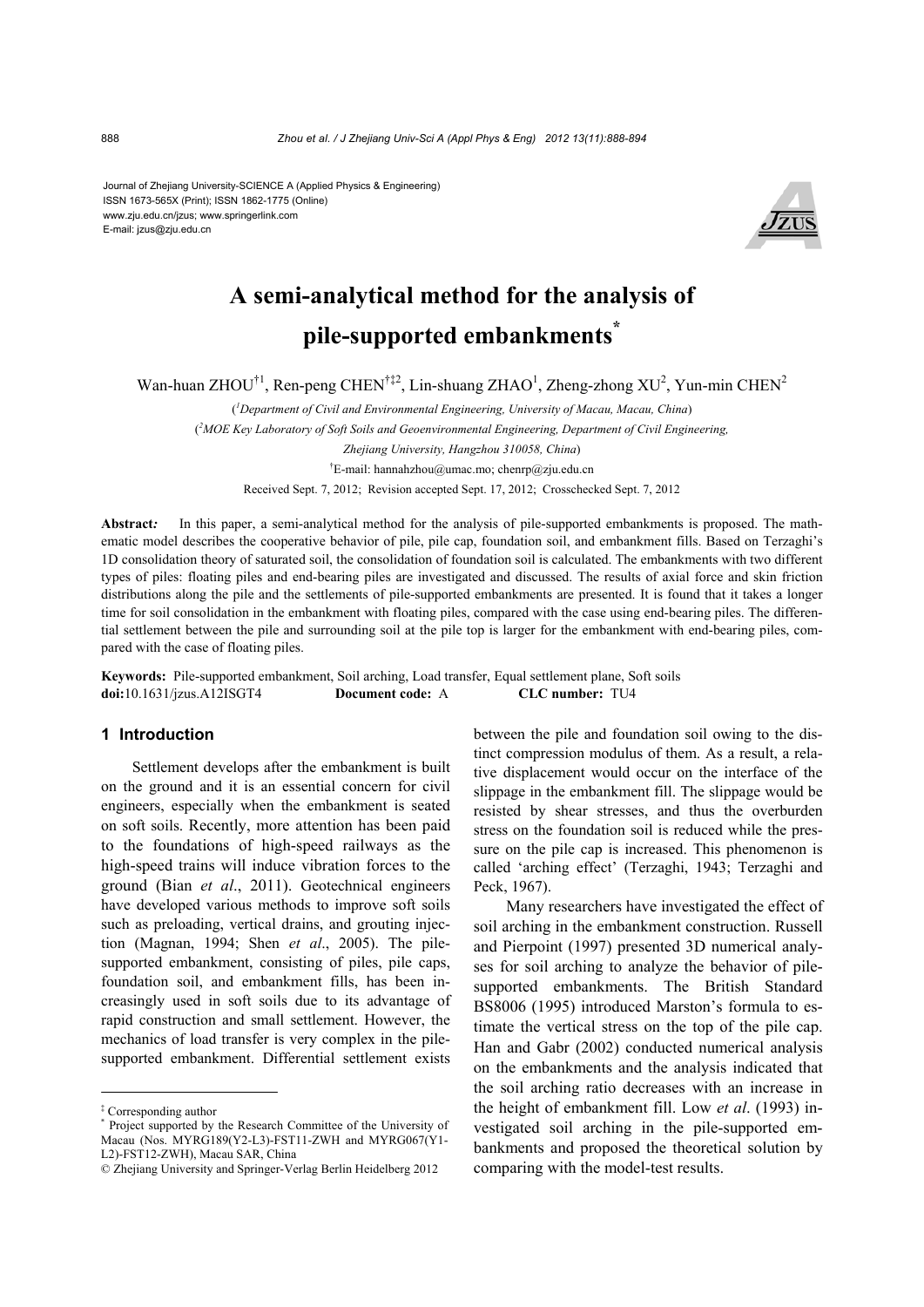The mechanics of load transfer owing to the interaction between the pile and soil is another essential problem for pile-supported embankment design. Randolph and Worth (1978) presented an approximate closed-form solution to the problem of a vertically loaded pile in a linear elastic soil. The solution gives the load-settlement ratio of the pile in terms of the pile geometry and stiffness, and soil stiffness. Zhou *et al*. (2006) and Chen *et al*. (2007; 2009) investigated the development of negative skin friction of piles in soft soils. Zhou and Yin (2008) proposed a simple mathematical model for the interaction analysis between soil inclusion and soils. Chen R.P. *et al.* (2008) studied the interactions among the rigid pile cap, the pile, the soil, and the embankment fill and proposed a closed-form solution based on a simplified unit-cell concept. Chen Y.M. *et al.* (2008) conducted a series of 2D model testes to investigate soil arching in pile-supported embankments with or without geosynthetic reinforcements. Model tests showed that settlements were influenced significantly by embankment height, cap beam width and net spacing. Chen *et al.* (2005a) studied the mechanism and settlement of pile-supported embankments with floating piles and end-bearing piles.

In this paper, a semi-analytical method is proposed for pile-supported embankment analysis. The arching effect is taken into account in the interaction between embankment fill, pile, pile cap, and foundation soil. The consolidation of the foundation soil is calculated by Terzaghi's theory. The settlements of some key points such as the pile top, pile toe, and the foundation soil surface at the elevation of the pile top are analyzed. By comparing two kinds of embankment cases, the distributions of axial force and skin friction of pile are also presented.

## **2 Mathematical model for pile-supported embankment**

#### **2.1 Modeling of arching effect in the embankment**

The modeling of arching effect in the embankment is described by the plan of pile arrangement (Fig. 1a) and the profile of a pile-supported embankment (Fig. 2). In the model, the pile (with the pile cap), the foundation soil and the embankment fill are taken into consideration and it is assumed that the compression deformations are only in the vertical direction. The piles are arranged in a square pattern and the pile spacing is  $S_a$ . The geometry of the pile includes the cross-sectional area  $A_p$ , the diameter  $D_p$ , and the length *L*. The area of the rigid pile cap is *A*<sup>i</sup> and the thickness is  $\delta$ . In the analytical model, the embankment fill above the pile cap is simplified to an inner column with a diameter of  $D_i$  and the crosssectional area of *A*i, which is equal to the area of the pile cap. A hollow outer column (Fig. 1b) of embankment fill is defined within the area  $S_a \times S_a$ , with an inner diameter of  $D_i$  and outer diameter of  $D_0$  and the cross-sectional area of the outer column is *A*o.



**Fig. 1 Plan of pile arrangement (a) and the inner and hollow outer column soil model (b)** 



**Fig. 2 Analytical model for the pile-supported embankment**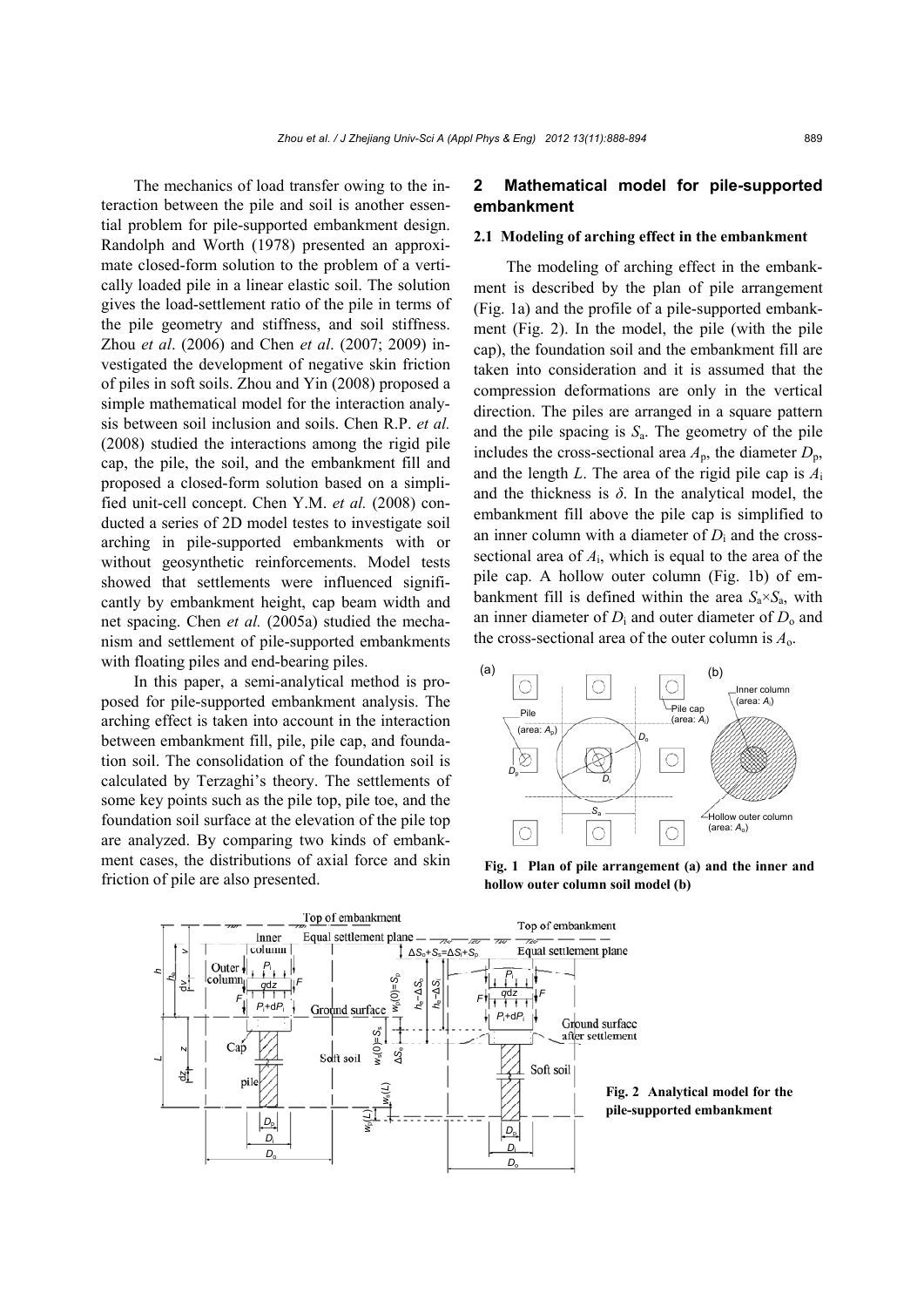The settlement of the pile is less than that of the foundation soil at the top surface of the pile cap. Therefore, the relative movement would occur at the interface between the inner and outer columns (Fig. 2). Shear stresses act downwards on the surface of the inner column but upwards to the outer column. Taking the surface of the embankment as datum level and the downward direction as positive, the equilibrium of the unit element with the thickness of d*v* can be obtained in the vertical direction by

$$
A_i dP_i = (\gamma A_i + \pi D_i F) d\nu, \quad F = f P_i K_0, \quad (1)
$$

where  $K_0$  is the coefficient of at-rest earth pressure,  $K_0$ =1−sin $\varphi$ , *f* is the coefficient of friction on the interface between the inner and outer columns and *f*=tan*φ*, *φ* is the friction angle of the embankment fill,  $P_i(v)$  is the pressure of the inner column at the elevation  $v$ , and  $dP_i$  is the increment.

On the plane of equal settlement (Fig. 2)  $v=h-h_e$ , the pressure is described as  $P_i = \gamma(h - h_e)$ . Integrating Eq. (1) from *h*−*h*e to *v* yields:

$$
P_{i}(v) = \frac{\gamma D_{i}}{4fK_{0}} \left[ \exp\left( 4fK_{0} \frac{v - h + h_{e}}{D_{i}} \right) - 1 \right]
$$

$$
+ \gamma (h - h_{e}) \exp\left( 4fK_{0} \frac{v - h + h_{e}}{D_{i}} \right). \tag{2}
$$

According to the force equilibrium in the vertical direction:

$$
mP_i(v) + (1 - m)P_o(v) = \gamma v,\tag{3}
$$

where  $m=A_i/(A_0+A_i)$  and  $P_0(v)$  is the stress of the outer column at the elevation *v*. Let  $P_i(h)$  denote the pressure of inner column at *z*=*h* (i.e., the stress at the top of the pile cap). The pressure  $P_p$  transfers from the pile cap to the pile top can be expressed as  $P_pA_p$ =  $P_i(h)$  when the weight of the pile cap is ignored. Hence, the proportion of the load acting on the pile is defined as

$$
n = \frac{P_{\rm p}A_{\rm p}}{\gamma h(A_{\rm o} + A_{\rm i})} = \frac{P_{\rm i}(h)A_{\rm i}}{\gamma h(A_{\rm o} + A_{\rm i})} = \frac{mP_{\rm i}(h)}{\gamma h}.
$$
 (4)

According to the assumption of the plane of equal settlement (Terzaghi, 1943), there is no differential settlement at the plane of the equal settlement between the inner and outer columns. Hence,

$$
\Delta S_{\rm i} + S_{\rm p} = \Delta S_{\rm o} + S_{\rm s},\tag{5}
$$

where 
$$
\Delta S_i = \int_{h-h_c}^{h} \frac{P_i(v)}{E_c} dv
$$
 and  $\Delta S_o = \int_{h-h_c}^{h} \frac{P_o(v)}{E_c} dv$ 

are the compressions of the inner and outer columns, respectively;  $E_c$  is the modulus of the embankment fill;  $S_p$  and  $S_s$  denote the settlements of the pile cap and foundation soil, respectively. Therefore, the differential settlement  $S_e$  can be obtained:

$$
S_{\rm e} = \Delta S_{\rm i} - \Delta S_{\rm o} = S_{\rm s} - S_{\rm p} = \int_{h-h_{\rm e}}^{h} \frac{P_{\rm i}(v) - P_{\rm o}(v)}{E_{\rm c}} dv
$$
  
=  $\left(1 + \frac{A_{\rm i}}{A_{\rm o}}\right) \left\{\frac{\gamma D_{\rm c}}{4fK_{\rm o}E_{\rm c}} \left[\left(\frac{D_{\rm c}}{4fK_{\rm o}} + h - h_{\rm e}\right) - \left(\frac{4fK_{\rm o}h_{\rm e}}{D_{\rm c}}\right) - 1\right] - h_{\rm e}\right\} - \frac{\gamma h_{\rm e}(2h - h_{\rm e})}{2E_{\rm c}}.$  (6)

#### **2.2 Consolidation of foundation soil**

The consolidation of the foundation soil is simplified as 1D consolidation under uniform surcharge, as shown in Fig. 3. The surface of the pile cap is taken as datum level and the downward direction as positive.

The displacement of the surrounding foundation soil of the pile is

$$
w_{s}(z,t) = \int \frac{\sigma'_{s}(z,t)}{E_{s}} \mathrm{d}z, \tag{7}
$$

where  $\sigma'_{s}(z, t)$  denotes the effective stress of soil in the vertical direction at elevation *z* and time *t*.

It is known that the load of the embankment is supported by the pile, the skeleton of the soil, and the pore water pressure. Hence, the soil effective stress at time *t* can be expressed as

$$
\sigma'_{s}(z,t) = \left(\gamma H S_{a}^{2} - \sigma_{p}(z,t)A_{p} - u(z,t)A_{s}\right) / A_{s}, \quad (8)
$$

where  $A_s = S_a \times S_a - A_p$  is the area of the soil within the area  $S_a \times S_a$ .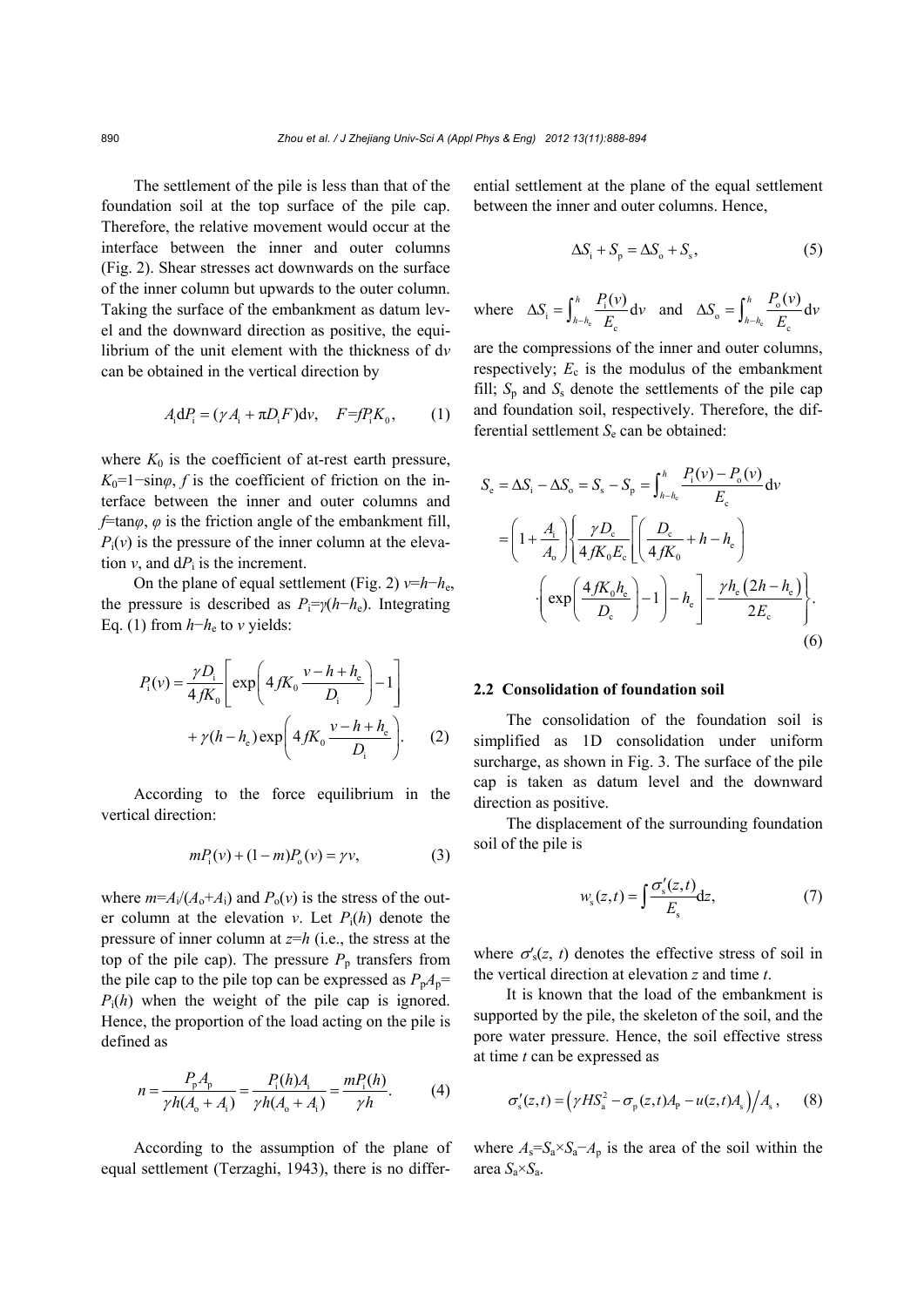

The consolidation of the foundation soil among the piles can be calculated based on the classic Terzaghi 1D consolidation theory (Terzaghi, 1943):

$$
\left(\frac{\partial u}{\partial t}\right) = C_v \left(\frac{\partial^2 u}{\partial z^2}\right).
$$
\n(9)

Chen *et al*. (2005b) have derived the differential quadrature method (DQM) solution for 1D nonlinear consolidation in multi-layered soils.

## **2.3 Load transfer model**

A unit element with the thickness of d*z* in the pile is taken into consideration and the equilibrium of the force in the vertical direction can be written as

$$
\frac{d^2 w_p(z,t)}{dz^2} = -\frac{2\pi r_0}{E_p A_p} \tau(z,t),
$$
 (10)

where  $w_p(z, t)$  is the displacement of the pile at depth *z* and time *t*,  $E_p$  is the modulus of pile,  $r_0$  is the radius of the pile, and  $\tau(z, t)$  is the shear stress at depth *z* and time *t*.

The relationship between the shear stress  $\tau(z, t)$ and the differential displacement of pile relative to the foundation soil  $w_p(z, t)$ − $w_s(z, t)$  can be written as

$$
\tau(z,t) = \frac{w_{\rm p}(z,t) - w_{\rm s}(z,t)}{\frac{1}{k_{\rm s}} + R_{\rm fs} \frac{|w_{\rm p}(z,t) - w_{\rm s}(z,t)|}{\tau_{\rm f}}},\tag{11}
$$

where  $w_s(z,t) = \left[\frac{S_s}{s}\right]$ s  $w_s(z,t) = \int \frac{\sigma'_s(z,t)}{z} dz$  $=\int \frac{\sigma'_{s}(z,t)}{E_{s}}dz$  denotes the displace-

ment of the surrounding foundation soil;  $R_{fs}$  is ratio of the critical shear stress  $τ$ <sub>ult</sub> to shear strength  $τ$ <sub>f</sub> at the interface between the pile and soil;  $R_f = 1$  (i.e.,  $\tau_{ult} = \tau_f$ ) is typically chosen;  $k_s$  is the initial stiffness at the pile-soil interface.

The differential settlement makes contribution to the toe resistance of the pile; however, the total settlement of the foundation soil below the pile toe has no influence on it. It is assumed herein that the end-bearing soil has elastic-plastic behavior (Fig. 4). The relationship between the pile toe resistance and the differential settlement can be expressed as

$$
q_{\rm p} = \begin{cases} k_{\rm p} \left( w_{\rm p}(L) - w_{\rm s}(L) \right), & w_{\rm p}(L) - w_{\rm s}(L) \le \delta_{\rm u}, \\ q_{\rm u}, & w_{\rm p}(L) - w_{\rm s}(L) > \delta_{\rm u}, \end{cases} \tag{12}
$$

where  $k_p$  is the stiffness of the soil around the pile toe,  $q_u$  is the critical toe resistance,  $w_p(L)$ − $w_s(L)$  is the total differential settlement at the pile toe, and  $\delta_u = q_u/k_p$  is the critical toe displacement.



## **2.4 Boundary and compatibility conditions**

The settlement of the pile at the top surface of the pile cap is

$$
S_{\mathsf{p}} = w_{\mathsf{p}}(0,t). \tag{13}
$$

The settlement of the foundation soil at the top surface of the pile cap is

$$
S_{\rm s} = w_{\rm s}(0,t). \tag{14}
$$

The differential settlement between the pile and the foundation soil at the top surface of pile cap is

$$
w_{\rm s}(0,t) - w_{\rm p}(0,t) = S_{\rm e}.
$$
 (15)

The boundary condition at the pile toe can be expressed as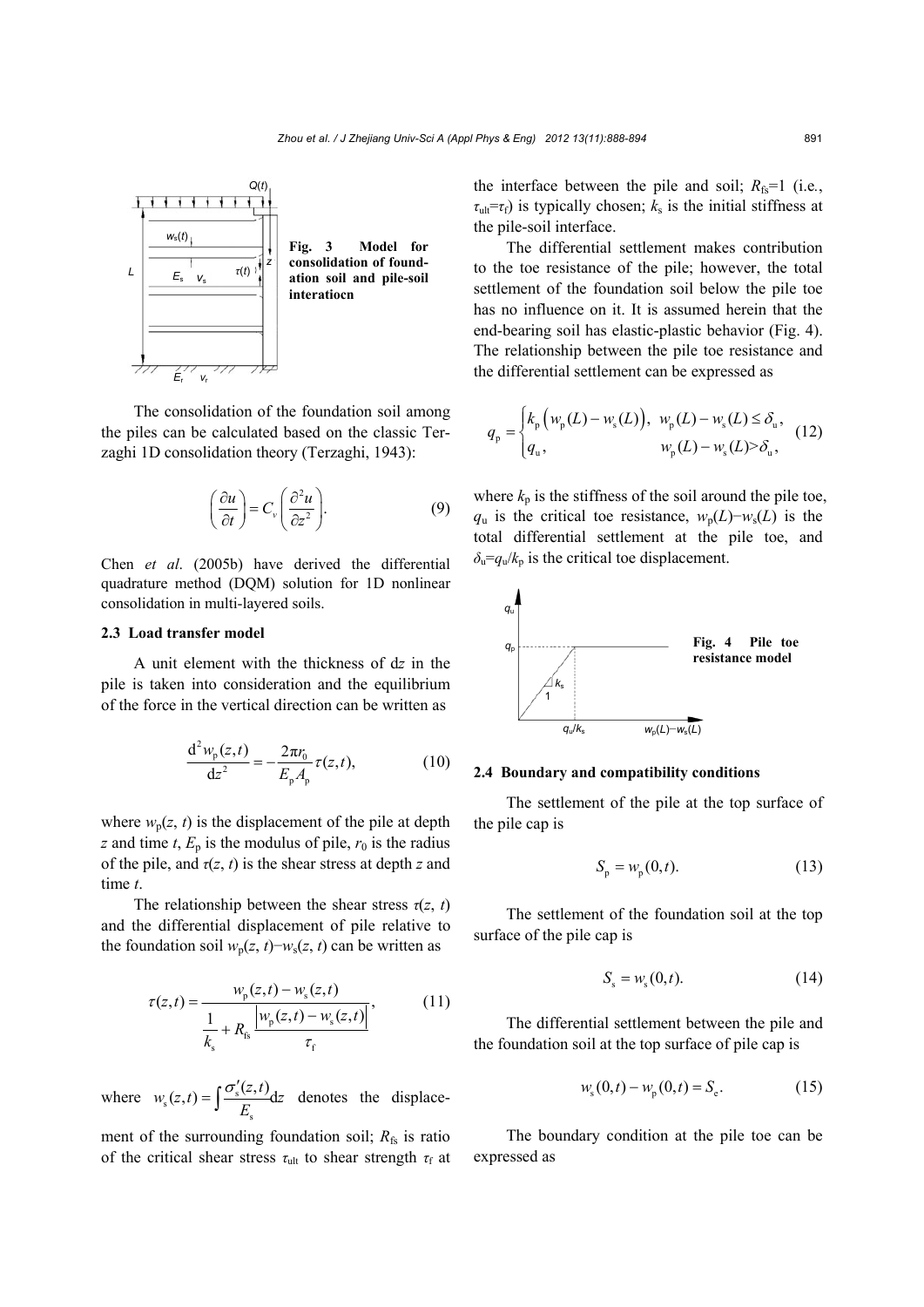$$
E_{\rm p} \frac{d w_{\rm p}(z)}{dz} \Big|_{z=L} = \begin{cases} -k_{\rm p} \left( w_{\rm p}(L) - w_{\rm s}(L) \right), \\ w_{\rm p}(L) - w_{\rm s}(L) \le q_{\rm u} / k_{\rm p}, \\ -q_{\rm u}, \quad w_{\rm p}(L) - w_{\rm s}(L) > q_{\rm u} / k_{\rm p}. \end{cases} (16)
$$

## **3 Semi-analysis solution**

The solution can be obtained by combining the governing Eqs.  $(2)$  and  $(6)$ – $(12)$  with the boundary and compatibility conditions Eqs. (13)–(16). The procedure for the solution is briefly described below.

At the beginning when the embankment load is applied on the foundation soil, the initial conditions are that the stress of the pile at depth *i* is  $\sigma_p(i, t_0)$  and the pressure on the foundation soil is supported by pore water pressure  $u(i, t_0)$ . Then at time  $t_1$ , with the time increment  $\Delta t$ , the variables such as the differential settlement  $\Delta w(t_1)$ , the effective stress of the foundation soil  $\sigma'_{p}(i, t_1)$ , the settlement of foundation soil  $w_s(i, t_1)$  at depth *i*, the skin friction  $\tau(i, t_1)$ , and the settlement of pile  $w_p(i, t_1)$  at depth *i* can be obtained by the iterative method. Hence, all variables can be solved in the whole time domain.

#### **4 Case study and discussion**

In the case study, the soft soil located in the southeast of China was chosen and the parameters of the embankment fill, foundation soil, pile and pilesoil interface are listed in Tables 1 and 2. Two different types of piles are investigated: end-bearing and floating piles. The thickness of soft soil is 20 m for the embankment with end-bearing piles embedded in the firm soil. The thickness of soft soil is 25 m for the case of embankment with floating piles.

### **4.1 Axial force and skin friction**

The distributions of axial force of the pile versus time for the cases of end-bearing piles and floating piles are shown in Figs. 5a and 5b, respectively. In Fig. 5a, the maximum axial force appears at *z*=8.5 m in the later stage of consolidation (*t*=1852 d) for the embankment with end-bearing piles. However, in the case of floating piles (Fig. 5b), the maximum axial force occurs at 3 m in depth after 5556 d of consolidation.

**Table 1 Parameters of embankment fill and foundation soil**

| Parameter                           | Embank-   | Soft                  | Firm |
|-------------------------------------|-----------|-----------------------|------|
|                                     | ment fill | soil                  | soil |
| Height $(m)$                        | 6.5       | 20                    | 5    |
| Angle of friction $(°)$             | 32        |                       | 30   |
| Cohesion (kPa)                      | 0         |                       |      |
| Unit weight $(kN/m3)$               | 21        |                       |      |
| Young's modulus (GPa)               | 15        |                       | 40   |
| Poisson's ratio                     | 0.30      | 0.35                  | 0.27 |
| Coefficient of permeability (cm/s)  |           | $1.5 \times 10^{-7}$  |      |
| Coefficient of consolidation (cm/s) |           | $1.05 \times 10^{-2}$ |      |
| Critical toe resistance (MPa)       |           | 400                   |      |

| Table 2 Parameters of pile and pile-soil interface |  |  |  |  |
|----------------------------------------------------|--|--|--|--|
|----------------------------------------------------|--|--|--|--|

| Parameter                                                 | Value         |
|-----------------------------------------------------------|---------------|
| Pile and cap                                              |               |
| Diameter, $d$ (cm)                                        | 40            |
| Thickness, $\delta$ (cm)                                  | 5             |
| Length, $L(m)$                                            | 20            |
| Density, $\rho$ (kg/m <sup>3</sup> )                      | 2500          |
| Young's modulus, $E(GPa)$                                 | 25            |
| Pile spacing, $S_a$ (m)                                   | 2.5           |
| Cross-sectional area of pile cap, $A_i$ (m <sup>2</sup> ) | 1 21          |
| Poisson's ratio, $\nu$                                    | 0.15          |
| Pile-soil interface                                       |               |
| Critical relative displacement, $wn$ (mm)                 | $\mathcal{D}$ |
| Angle of friction between pile and soil, $\phi_m$ (°)     | 10            |

Fig. 6 shows the distributions of skin friction along the pile at different time. It is found that negative skin friction occurs in the upper part of pile and the neutral point (i.e., zero skin friction point in the pile) moves downward with time in both cases. Fig. 6a shows that the neutral point occurs at *z*=0.9 m after 31 d of consolidation, and then it moves downward to 8.5 m in depth after 1852 d of consolidation for the case of end-bearing piles. However, in the case of floating piles (Fig. 6b), the location of the neutral point varies in a small range.

#### **4.2 Settlement of the pile-supported embankment**

Trends of settlement with time at some key points for the case of end-bearing piles and floating piles are presented in Figs. 7a and 7b, respectively. The settlements of pile top, pile toe, and foundation soil at the elevation of pile top and pile toe are plotted. In the case of end-bearing piles (Fig. 7a), it is found that the settlements increase with time. At the end of consolidation, the settlements at pile top and pile toe are 5.5 and 4.8 cm, respectively. That is, the pile compression is 0.7 cm. In addition, the foundation soil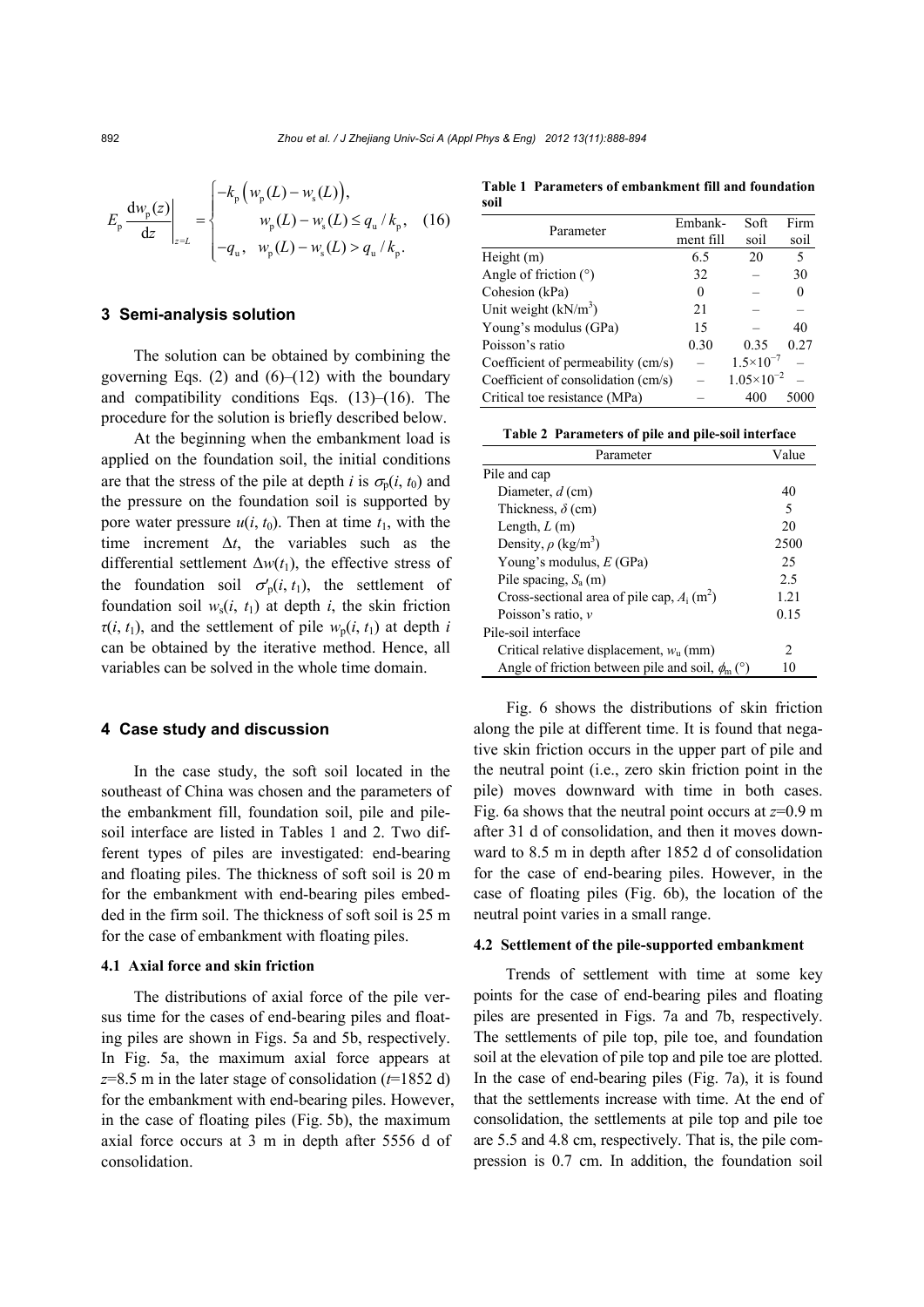

**Fig. 5 Variation of axial force along pile for the embankment with end-bearing piles (a) and floating piles (b)**





**Fig. 7 Settlements vs. time for the embankment with end-bearing piles (a) and floating piles (b)**